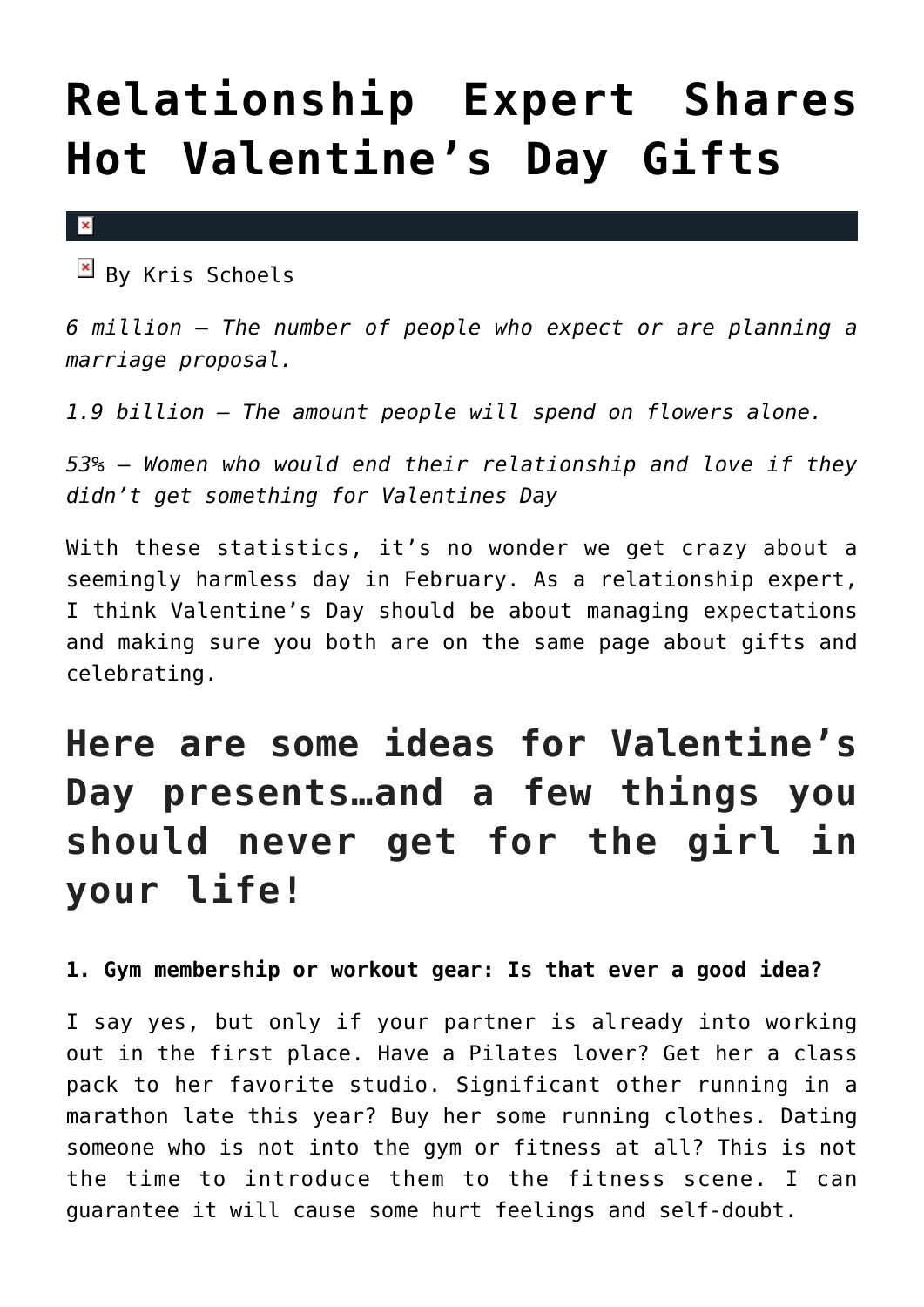**Related Link:** [Dating Advice for How to Manage Valentine's Day](http://cupidspulse.com/86282/expert-dating-advice-valentines-day-expectations-relationships-and-love/) [Expectations](http://cupidspulse.com/86282/expert-dating-advice-valentines-day-expectations-relationships-and-love/)

### **2. What about jewelry (or any item that isn't a ring) in a small box?**

I am just going to put this out there: If they do not already have a ring on their finger, girls want to be engaged! You don't have to be a relationship expert to figure this one out. If you have been together a while, they will probably (even if you have told them you are not going to) think that you are going to propose on Valentine's Day. Do NOT, under any circumstances, give them a gift in a small box *unless* it is an engagement ring.

#### **3. Go the traditional route and give flowers.**

Maybe some people will disagree with me, but I feel like you can't ever lose with flowers. All girls love flowers, and it doesn't matter to me if they are straight from the grocery store or arranged by the best florist in town. Flowers bring a smile to anyone's face.

#### **4. What about lingerie?**

I'm on the fence about lingerie, as I think it's more of a gift women get for the men in their life. I say, if you are a guy, stick to a nice silk robe instead of a lacy and racy underwear set. Robes are safe — they're pretty, useful, and appreciated.

**Related Link:** [Love Advice: 3 Signs He's the Right Guy to Be](http://cupidspulse.com/44665/signs-hes-the-right-guy-to-be-your-valentines-date/) [Your Valentine](http://cupidspulse.com/44665/signs-hes-the-right-guy-to-be-your-valentines-date/)

#### **5. Avoid a gift certificate.**

These are not personal enough and seem like a cop out. Save them for other occasions, even birthdays — but not the most romantic day of the year.